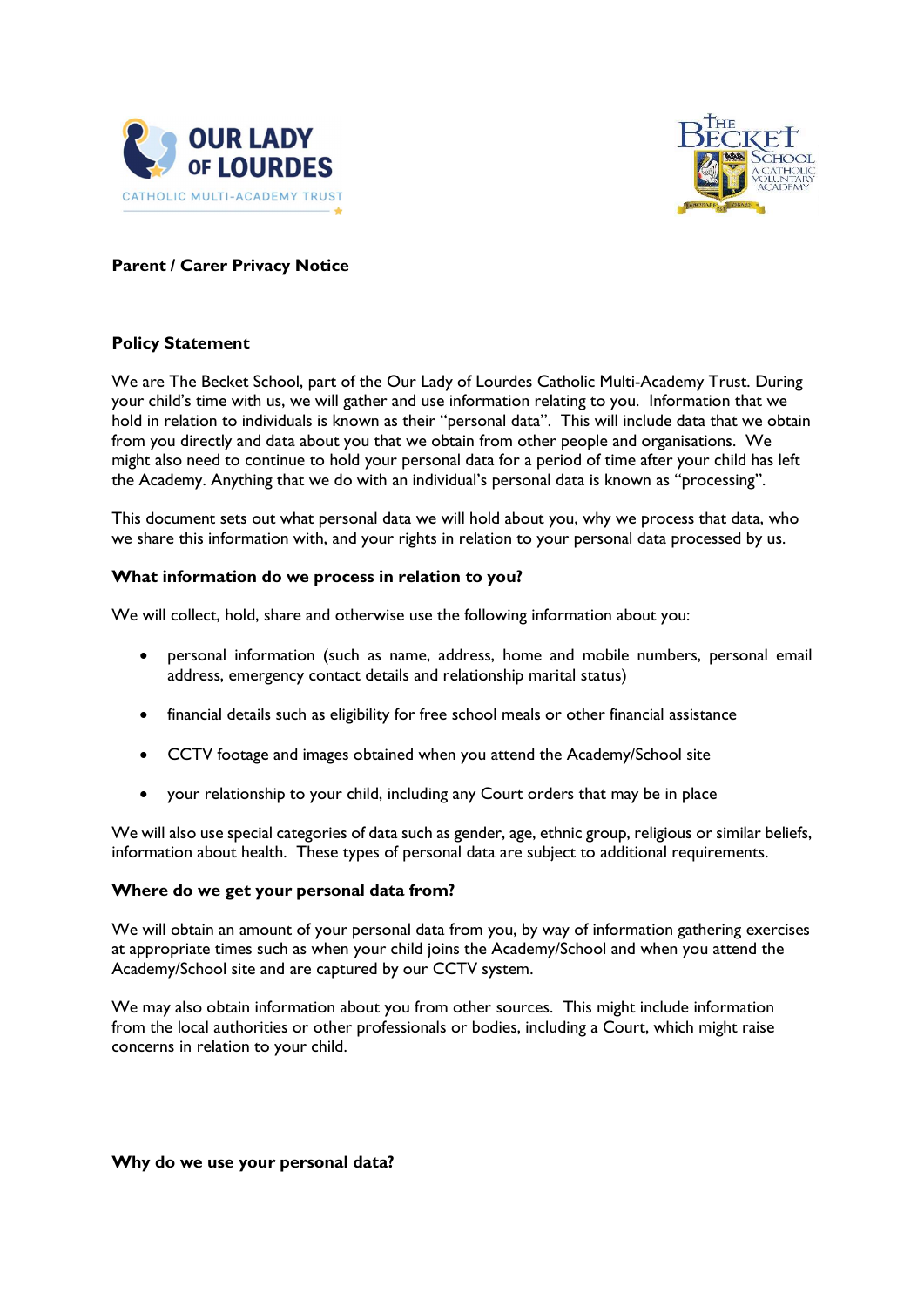We will process your personal data for the following reasons:

- 1. Where we are required by law, including:
	- To provide reports and other information required by law in relation to the performance and progress of your child
	- To raise or address any concerns about safeguarding
	- To the Government agencies (including the police)
	- To obtain relevant funding for the school
	- To provide or obtain additional services including advice and/or support for your family
- 2. Where the law otherwise allows us to process the personal data as part of our functions as an Academy/School/Trust, or we are carrying out a task in the public interest, including:
	- To confirm your identity
	- To communicate matters relating to the Academy/School/Trust to you
	- To safeguard you, our pupils and other individuals
	- To enable payments to be made by you to the Academy/School/Trust
	- To ensure the safety of individuals on the Academy/School/Trust site
	- To aid in the prevention and detection of crime on the Academy/School/Trust site
- 3. Where we otherwise have your consent

Whilst the majority of processing of personal data we hold about you will not require your consent, we will inform you if your consent is required and seek that consent before any processing takes place.

### Why do we use special category personal data?

We may process special category personal data in relation to you for the following reasons:

- 1. Where the processing is necessary for reasons of substantial public interest, including for purposes of equality of opportunity and treatment, where this is in accordance with our Data Protection Policy.
- 2. Where the processing is necessary in order to ensure your health and safety on the Academy/School/Trust site, including making reasonable adjustments for any disabilities you may have.
- 3. Where we otherwise have your explicit written consent.

There may also be circumstances where we need to use your information in relation to legal claims, or to protect your vital interests of those of your child, and where it is not possible to seek your consent.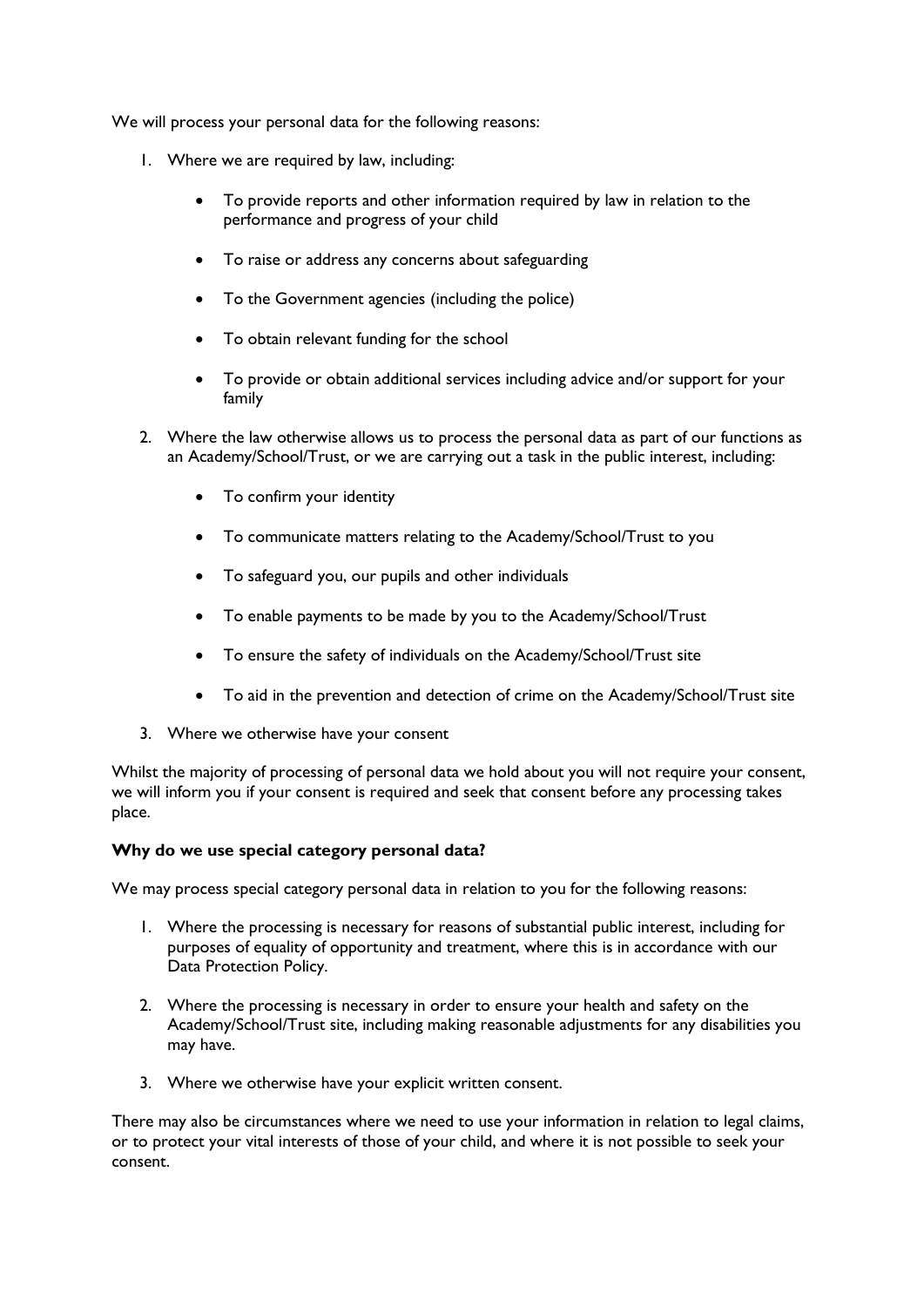# Failure to provide this information

If you fail to provide information to us we may be prevented from complying with our legal obligations.

## How long will we hold your personal data for?

We will hold your personal data only for as long as necessary. How long we need to hold on to any information will depend on the type of information. For further detail please see our Retention and Destruction Policy.

## Who will we share your personal data with?

We routinely share information about you with:

- Local authorities, to assist them in the exercise of their responsibilities in relation to education and training, youth support and safeguarding purposes
- The Department for Education and/or the Education and Skills Funding Agency, in compliance with legal obligations of the school to provide information about students and parents as part of statutory data collections
- Contractors, such as payment processing providers, to enable payments to be made by you to the Academy/School/Trust

The Department for Education may share information that we are required to provide to them with other organisations. For further information about the Department's data sharing process, please visit: https://www.gov.uk/guidance/data-protection-how-we-collect-and-share-research-data.

Contact details for the Department can be found at https://www.gov.uk/contact-dfe.

Local authorities may share information that we are required to provide to them with other organisations. For further information about Nottingham City Council or Nottinghamshire County Council's local authority's data sharing process, please visit:

https://www.nottinghamcity.gov.uk

https://www.nottinghamshire.gov.uk

https://www.derbyshire.gov.uk/home.aspx

### Your rights in relation to your personal data held by us

You have the right to request access to personal data that we hold about you, subject to a number of exceptions. To make a request for access to your personal data, you should contact:

DPO Karen Rich dpo@ololcatholicmat.co.uk

Please also refer to our Data Protection Policy for further details on making requests for access to your personal data.

You also have the right, in certain circumstances, to:

• Object to the processing of your personal data